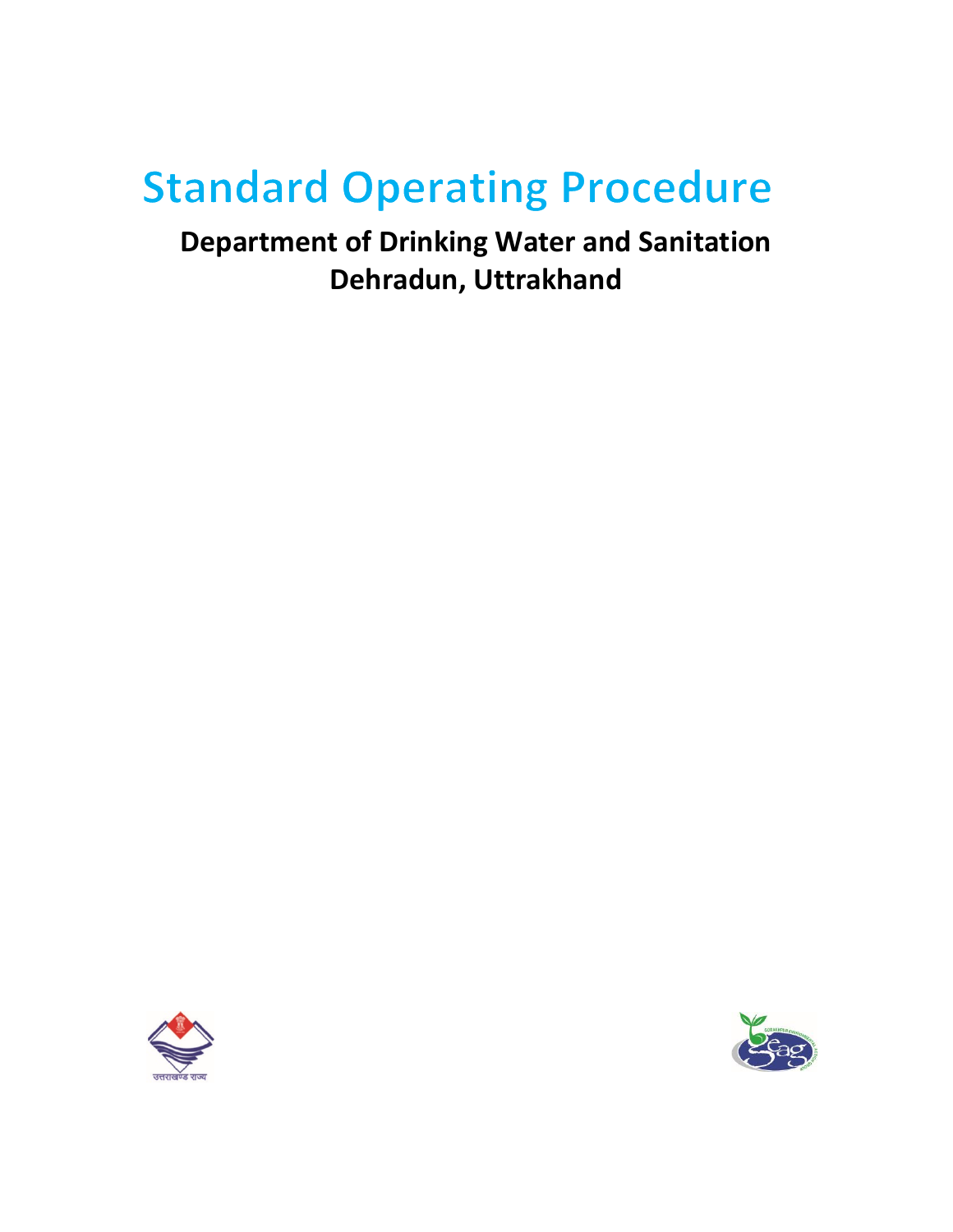# **Contents**

- 1. Context
- 2. Objectives

#### 3. Preparedness Actions

- 3.1 Determination of organizational Roles and Responsibilities
- 3.2 Risk Assessment
- 3.3 Resource Mapping
- 3.4 Maintenance of Resources
- 3.5 Organizing Capacity building and Mock Drill
- 4. Information Dissemination and Operational Guidelines for action

#### 5. Guidelines and Coordination

- 5.1 Response in Case of Short-term Warning or No warning
- 5.2 Response in Case of Early Warning
- 6 Process of activities to be Undertaken during Disaster
	- 6.1 First Stage
	- 6.2 Second Stage

# 7 Process of activities to be Undertaken after Disaster

- 7.1 Administrative Work
- 7.2 Discussion on the Implementation of activities
- 8. Checklist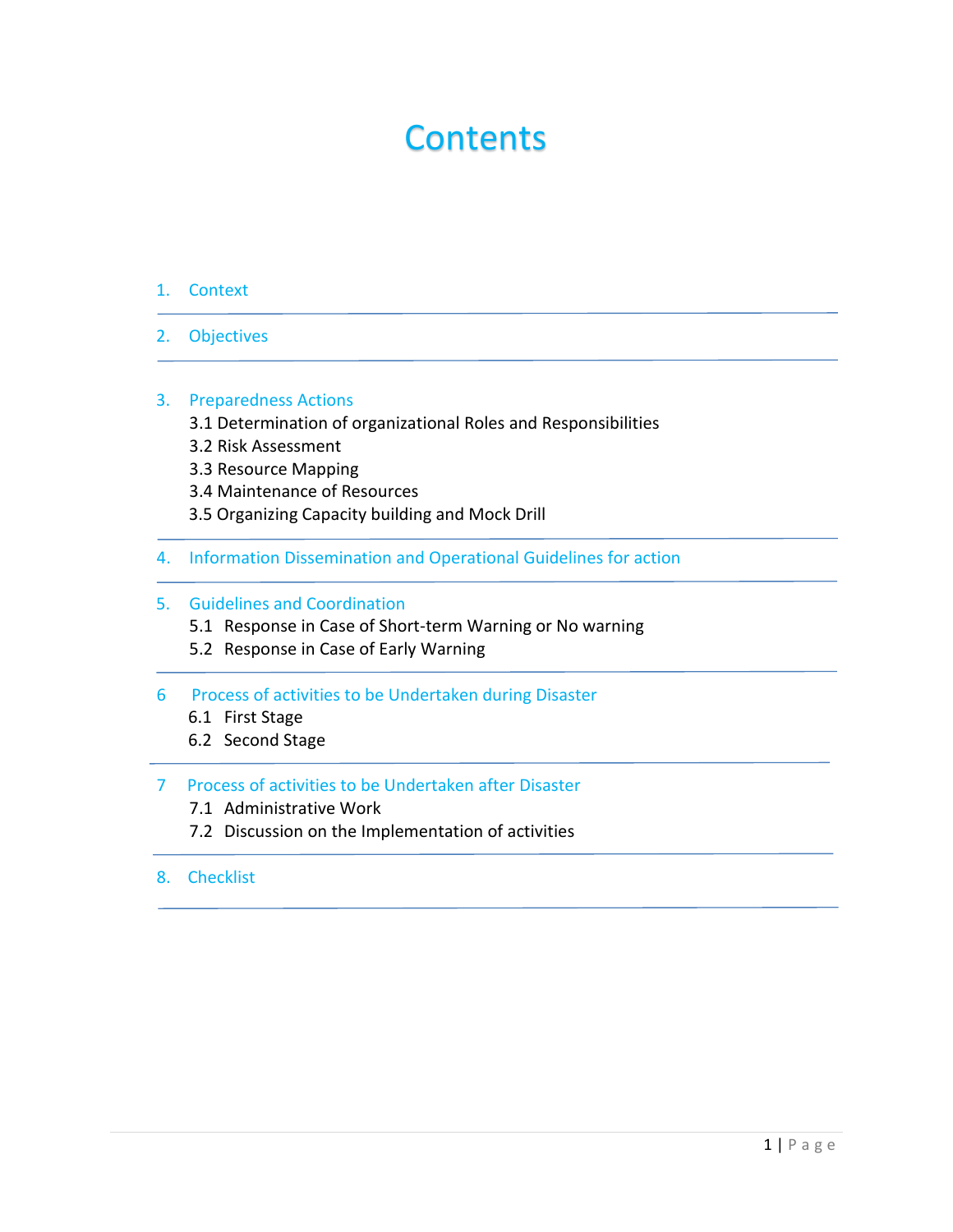# **1. Context**

Drinking water and sanitation are amongst most affected sectors during the disaster. Uttarakhand is more sensitive towards various natural disasters like heavy rains, cloudbursts, landslides etc. The developmental activities are further aggravating their vulnerability. In such a situation, there is a need to make actions more effective that can be undertaken during the disaster to reduce the disaster impact. Therefore, it will be important to pay attention on pre and post disaster actions. Availability of potable water and safety of water sources and infrastructure are important work in pre, during and post disaster phases. However, to deal with the various stages of the disaster, the state-level senior officers of the department issue guidance to the District and Block level officers and staff. Therefore, the standard operating procedure (SOP) of the Uttrakhand Drinking Water and Sanitation Department has been prepared for providing the systematic order of those same guidelines. This standard operating procedure of the department is very essential to work upon and to provide quality services to affected people in various stages of the disaster.

# **2. Objective**

Following are the major objectives of departmental standard operating procedures:

- To understand the clarity of all the work and responsibilities of the officers and the staff from the state to the district level within the department.
- To determine the strategy and setting up coordination between the two units of the Department - Jal Sansthan and Peyjal Nigam,for dealing with the disaster.
- To provide safe drinking water to the affected people while ensuring immediate recovery of services in case of disaster.
- To ensure the quality of drinking water as per the standard of ISO 10500.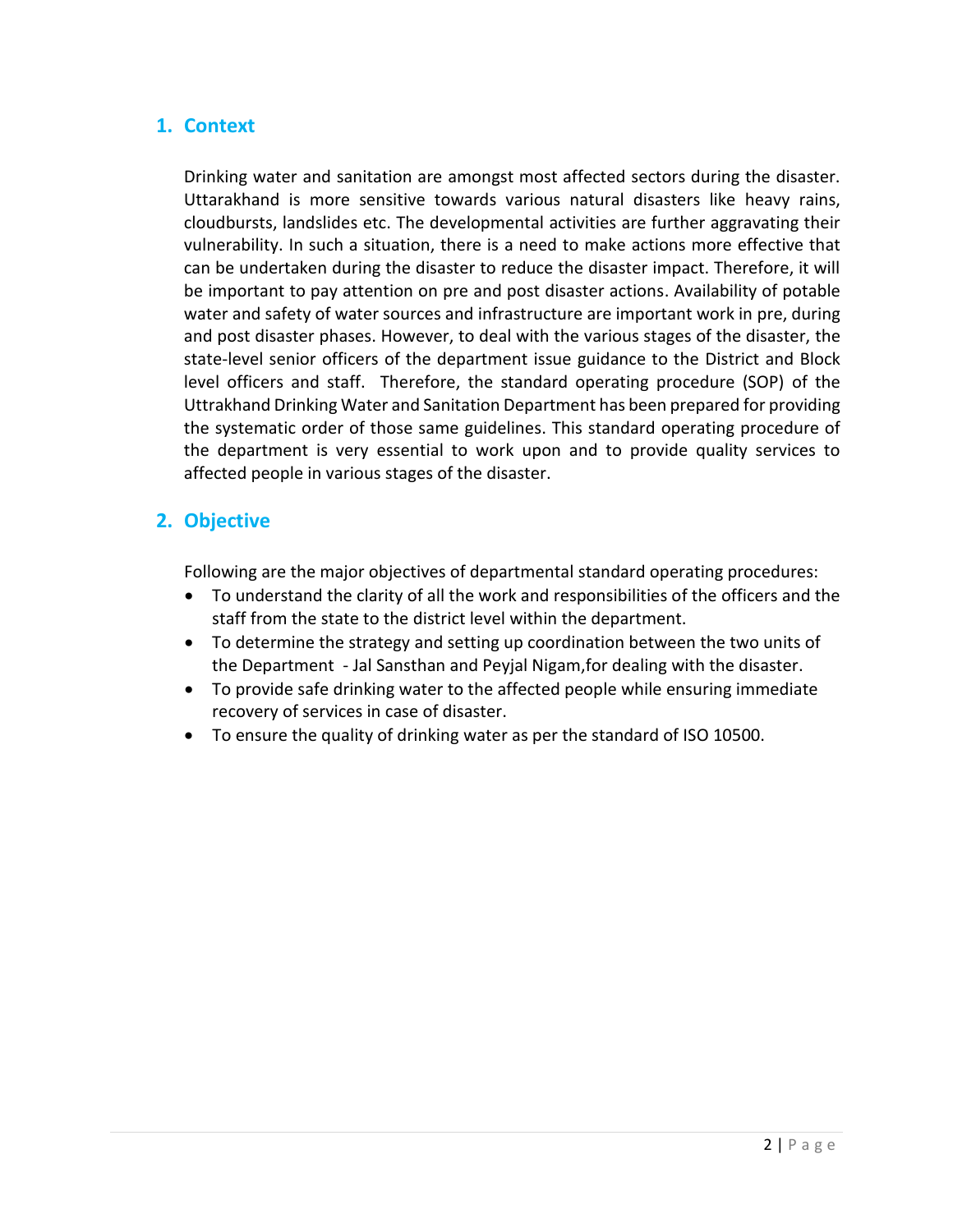# **3. Preparedness Actions**

The following activities will be undertaken under the preparedness phase by the department:

# **3.1 Determination of organizational role and responsibilities**

- Under the guidance of the Secretary (Disaster Management), the competent authorities in the planning, logistics and operation wing will be identified from the state to district level and listed down along with other personnel under the minimum requirements of Incident Response System (IRS) for flood, landslide and quick floods, and ensure the availability of this information the operational center. At the state level, Managing Director / Chief General Manager and Executive Engineer at the district level will be the Nodal Officer.
- Under the direction of State Disaster Nodal Officer, all concerned officers/employees will form a WhatsApp Group in the month of May, so that any kind of information related to the disaster can easily be shared to all the concerned people within short period.
- Under the instructions of Executive Engineer of each district, Assistant Engineers / Junior Engineers of all the blocks will compile the details of all the maintained drinking water schemes (rural and urban) from March-April and share to the district headquarters. The compilation will be further sent to the headquarters at state level.

#### **3.2 Risk Assessment**

- By the month of March-April, most sensitive districts development blocks/areas will be identified under the most vulnerable districts. For this purpose, State Disaster Nodal Officer (Secretary Administration-Uttrakhand Jal Sansthan) and State Superintendent Engineers at district level will be responsible.
- In view of drought, on the instruction of headquarter, Chief Engineer will map the areas of acute draught and drinking water crisis through assistant engineer / junior engineers from December-January. This assessment will be based on the previous year.
- As per the instructions of the State Headquarters, Executive Engineer will ensure the completion of major construction works (ongoing) under the scheme in the potential areas of disaster before  $30<sup>th</sup>$  June. The work will be stopped in case of failure to complete it in due time. If necessary, temporary arrangements for water supply will be done.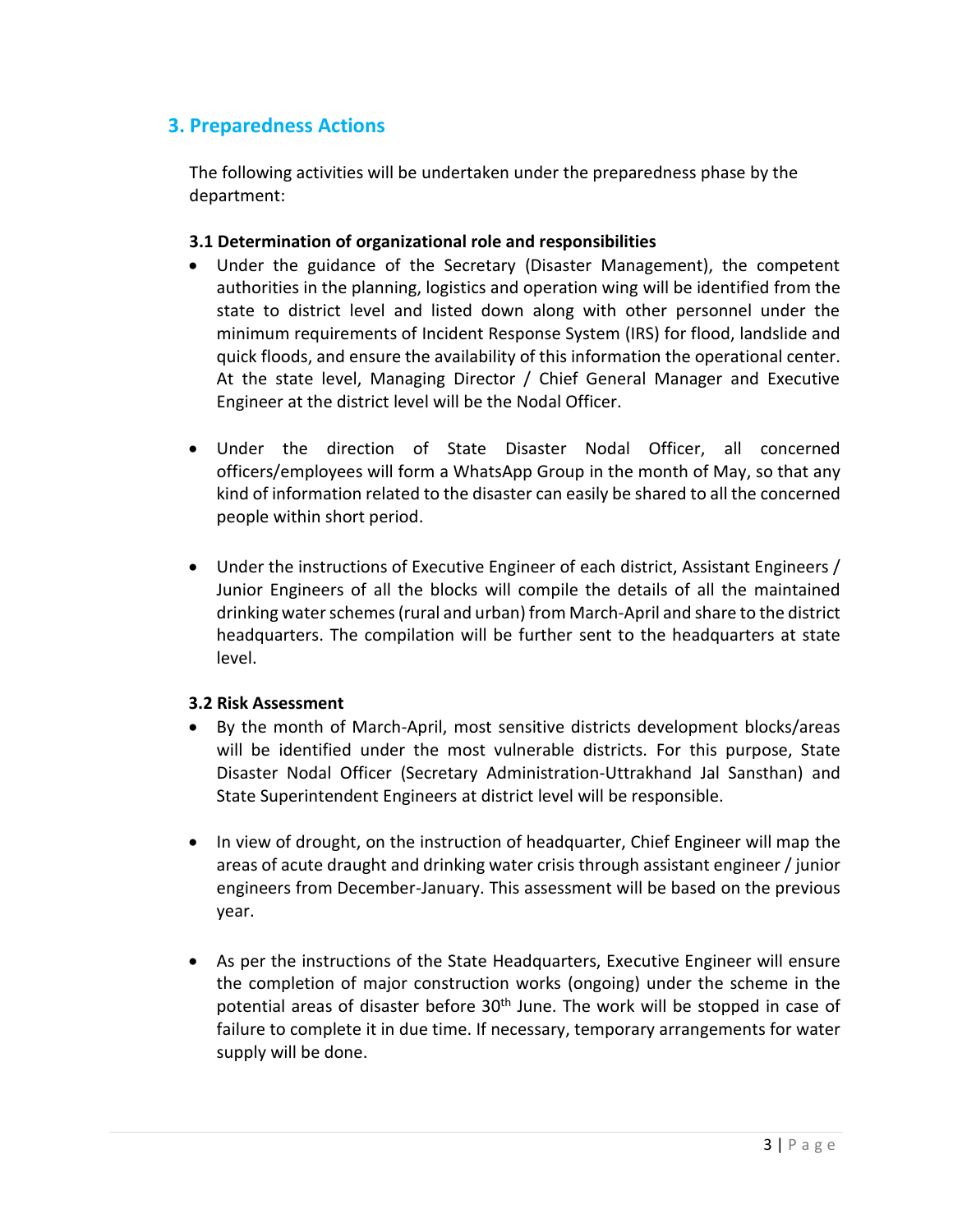#### **3.3 Resource Mapping**

- Based on received instructions from the Head Office, the Executive Engineer of the district will direct the Assistant Engineers and Junior Engineers, to ensure the availability of the stock such as various types of pipes (of specials, Tools & Plant (T&P), spare parts of Centrifugal Pumping Plant, Hand pipes (and Submersible Pumps and water purification compound (Sodium Hypochlorite) till the month of May.
- With the help of District Disaster Management Authority, Executive Engineer will update the prepared lists of departmental human and physical resources on SDRN/IDRN website.
- Under the guidance of Chief General Manager/Managing Director, Executive Engineers of all districts, with the help of Assistant/Junior Engineer will identify suppliers, contractors, fitters and their entire team, tanker and tanker owners in the respective areas by the month of May. The ready list will be further handed over to the State Headquarter and the District and State Disaster Management Authorities.
- To tackle the drinking water crisis in drought situations, Executive Engineer will complete the process of tendering for tankers till March 31. Based on rate and place, recommended tanker supplier will be sent to Superintending Engineer. This recommended list will be further sent to the District Disaster Management Nodal Officer / District Magistrate through Superintending Engineer.
- By the order of the Executive Engineer, the junior engineers will mark the water filling stations by March-April, and ensure the necessary arrangements for the filling of tankers in order to facilitate the timely and smooth delivery of water from the tankers in the situation of disaster.

#### **3.4 Maintenance of resources**

 All Assistant and Junior Engineers in disaster-prone areas will provide current information about pipelines, hand pumps, tube wells and overhead tanks of their concern area to the Executive Engineer by the month of May after ensuring its maintenance and repairs All Assistant and Junior Engineers will make sure the overhauling and maintenance of available mobile generators with the help of their associates so that water can be supplied in case of power crisis at the time of disaster.

# **3.5 Organizing Capacity building and Mock drill**

- The Executive Engineer will organize the training on disaster management at district level for the departmental staff (Departmental Level)
- The Department will nominate its officers and ensure their active participation in the disaster mock drill at the state and district level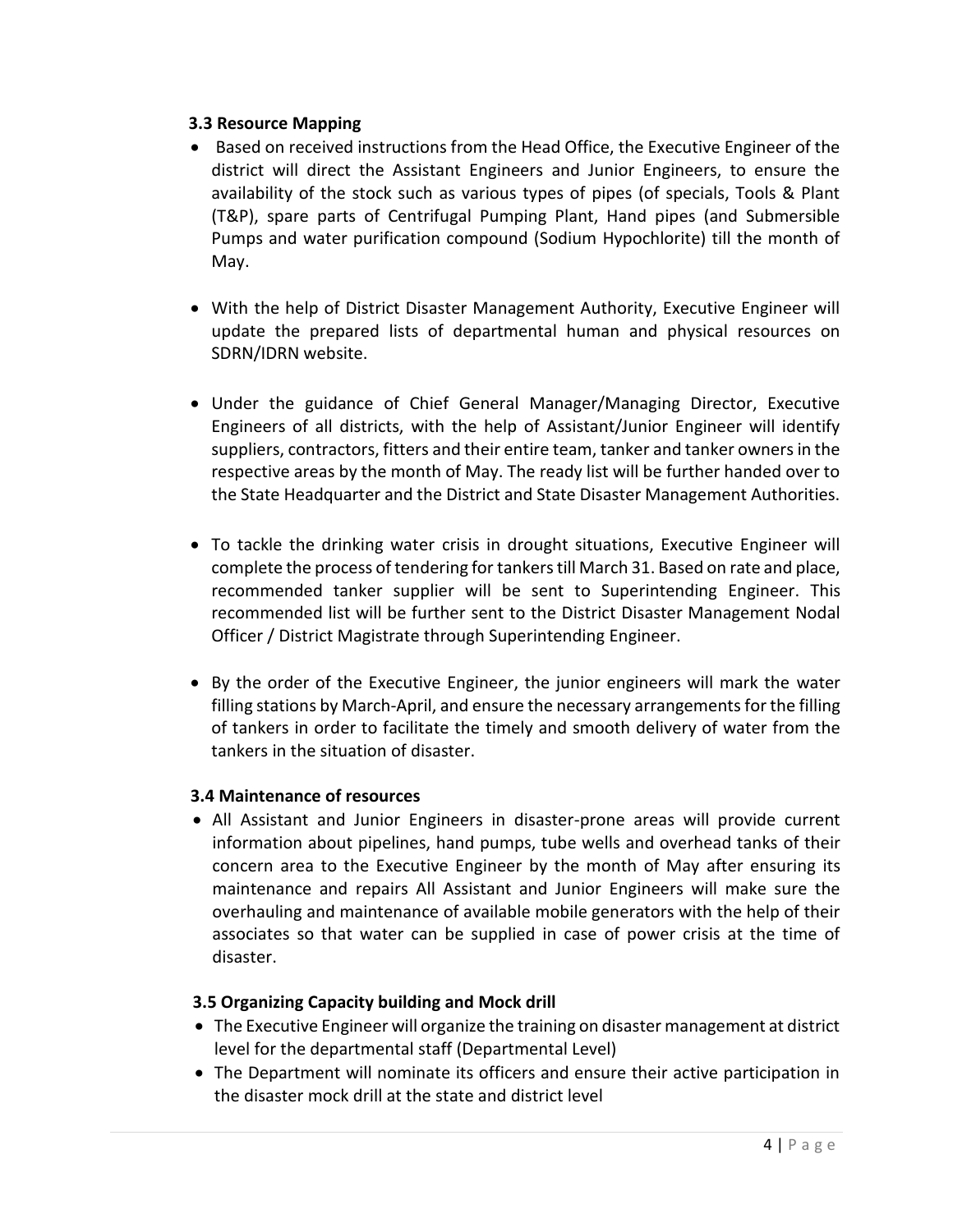# **4. Information dissemination and operational guidelines for action**

The information flow within the department regarding the disaster will be done from both the sides. In any disaster, there may be two situations of information flow :

- In the first case, the lineman/fitter working at the village level will give information to the Junior Engineer about the occurrence of disaster incidents. The Junior Engineer will give information to the Executive Engineer while doing the tasks for which they are assigned. This information can be made through telephones or social media such as WhatsApp. Executive Engineer will apprise of the severity of the situation and inform the concerned officials and District Disaster Management Authority at the state level accordingly.
- In the second case of the information flow, the notification of occurrence of the disaster will come from the State Emergency Operation Center to the State Office of the Department. In the direction of the departmental secretary, the Department's Disaster Nodal Officer will inform Executive Engineer of the respective districts. The information will further be flowed from Assistant Engineer/ Junior Engineer to the lineman/fitter.

# **5. Direction and Coordination**

Although in view of the guidelines issued by the State Disaster Management Authority to implement the work from village to state level under departmental disaster management procedures, the secretary (Drinking Water), Sanitation Department, Chief General Manager-Uttrakhand Jal Sansthan and Managing director-Peyjal Nigam will issue guidelines to their subordinate units for working during the Emergency. In light of these guidelines, disaster management team and the staffs from, Junior Engineers to Fitters will be get activated at their own level. However, determining the conditions of activation will depend on the following circumstances:

# **5.1 Response in case of short-term warning or no warning**

Assistant / Junior Engineer and Lineman/Fitters will get activated at their level immediately after the department receives an early warning of the occurrence of the disaster, or in case of there is no warning, and they started working for drinking water supply and will further rely on the instructions from Executive Engineer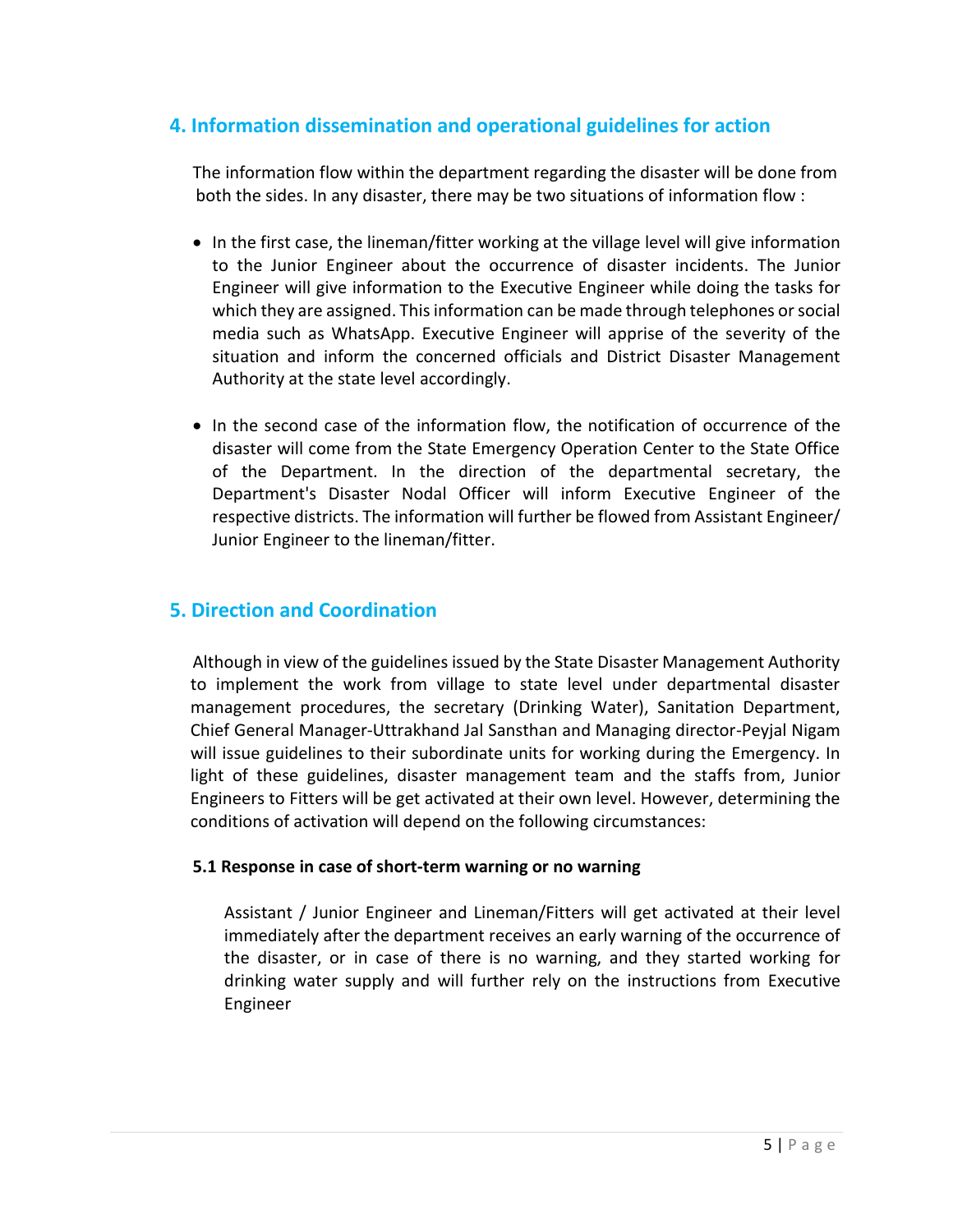#### **5.2 Response in case of a warning beforehand**

Meteorological department issues the weather related disaster early warnings to State Emergency Operation Centre 48-72 hours before. After receiving the warning, the State Emergency Operation Center will notify to the State Headquarters of the Department. Thereafter, the information will circulate at the District and Block level. At the district level, the Executive Engineer- Jal Sansthan and Executive Engineer-Jal Nigam will be in close coordination with District Emergency Operation Center and will issue warnings from the District Emergency Operation Centers to below level. Information will reach to Assistant Engineers, Junior Engineers, Beldars and Fitters through the Executive Engineer. Instructions will be issued at every level in light of the received information.

During the disaster, Chief General Manager-Jal Sansthan and Managing Director-Uttarakhand Payjal Sansadhan evem Nirman Nigam will function at state level in the direction of State Emergency Operation Center whereas at district level Executive Engineer will work in the direction of District Emergency Operation Center/ District Magistrate and at block level Junior Engineer will work under Sub District Magistrate.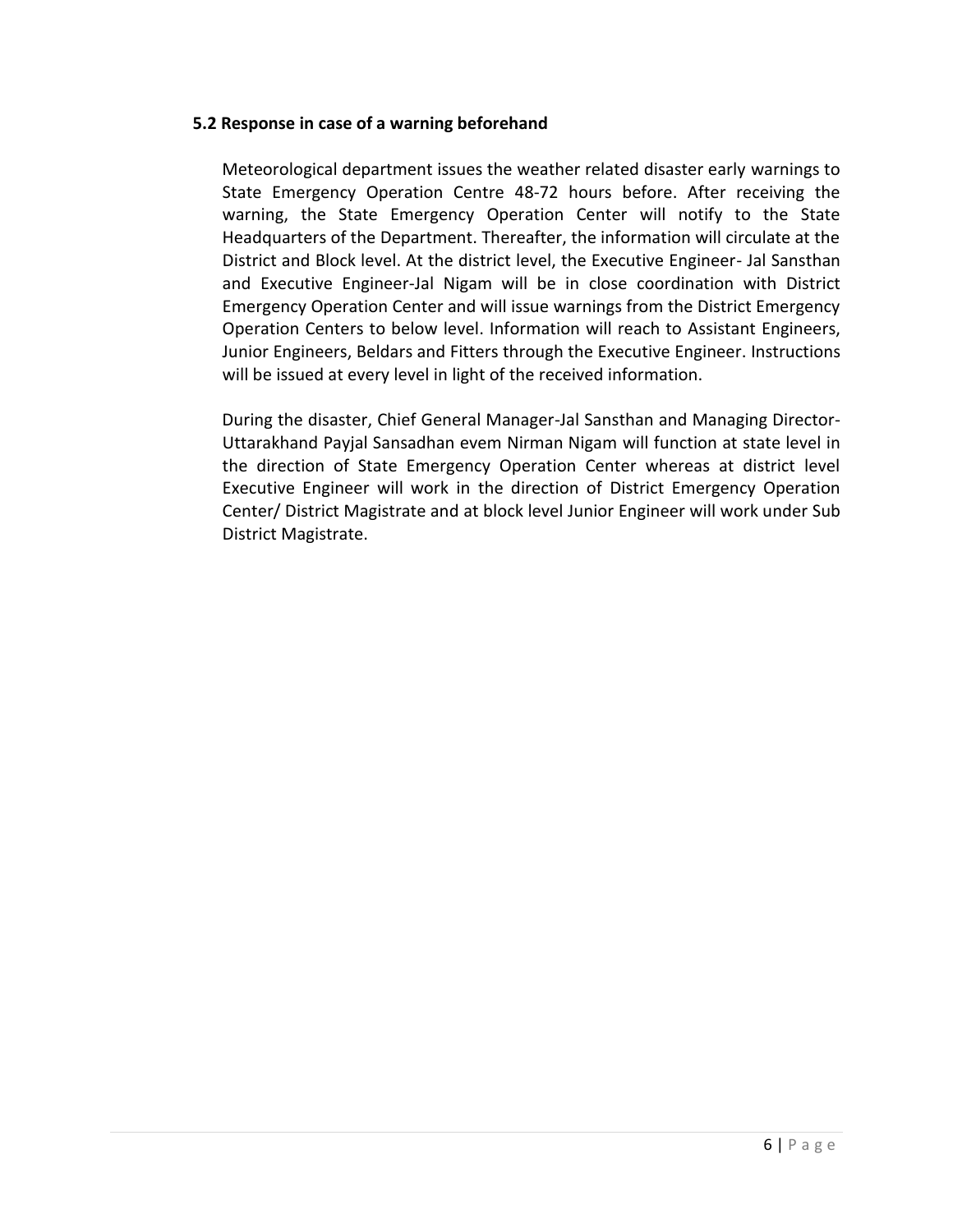# **6. Process of activities to be undertaken during disaster**

# **6.1 First Step**

- On receiving the notification of occurrence of the disaster, members of the team formed at each level will get active under the IRS and will approach the staging area by contacting the emergency operation center at the state and district level.
- The Departmental nodal officer at district level in the disaster-affected district will ensure the presence of all staff. The all sanctioned leave of the staffs will be cancelled with immediate effect.
- The Executive Engineer will maintain constant contact with the District Operation Center and make sure the departmental arrangement on the instructions of District Magistrate.
- The staff of Jal Sansthan and Payjal Sansadhan & Nirman Nigam of disaster affected areas will be deployed by the written order of Headquarter / General Manager / Superintending Engineer / Executive Engineer As soon as on receiving the information of disaster, Executive Engineer / Assistant Engineers / Junior Engineers will reach immediately to the disaster-hit area with essential equipments as per the need like pipes, HDPE pipes, specials, gainti, shovel, belacha, sodium hypochlorite / bleaching powder and laborers.
- In the event of drought, Sub district Magistrate will provide information to the department with the help of village head. Based on the information received, the junior engineer will check the status on the instructions of Executive Engineer and based on the situation, the tanker will be transported to the affected area.

#### **6.2 Second stage**

- After the disaster event, the Junior Engineer / Beldars / Fitters will make the water tanker available to the people. In the hilly areas, arrangements will be made to disperse water with the help of mules. Simultaneously, natural resources of water will be identified and cleaned, so that the drinking water can be provided to the disaster-affected and other departmental personnel, health workers and others engaged in relief services.
- Quality of available drinking water will be checked and chlorinated. In the area of public or livestock loss, natural drinking water sources will be identified above the disaster site and water will be continuously disinfected. Assistant Engineer / Junior Engineer, Belders / Fitters will do this work, on the instructions of Executive Engineer.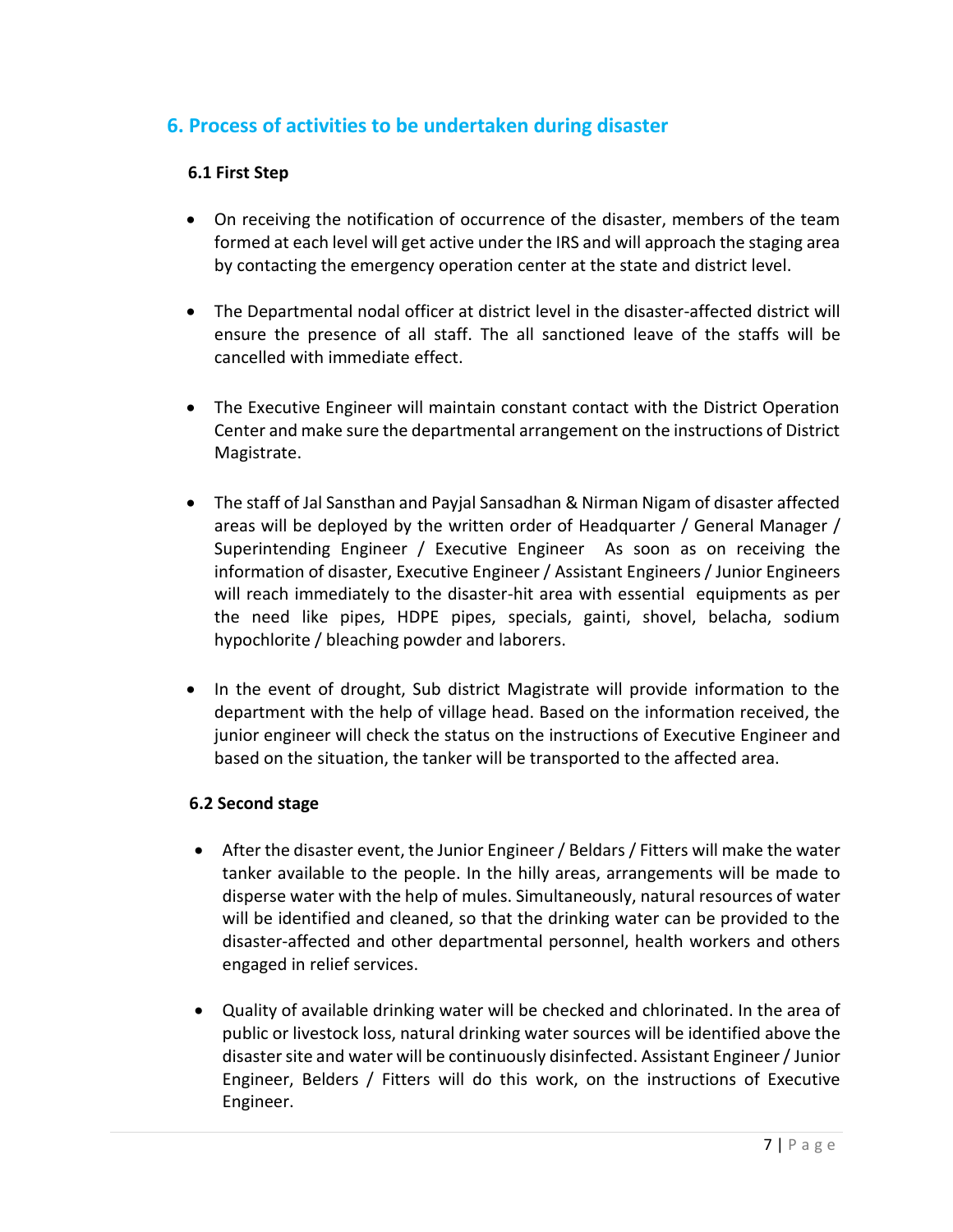- On the instructions of Executive Engineer, Assistant Engineers / Junior Engineers will ensure the arrangement of water tankers in the relief camps for the affected people for initial 1-2 days. In a long-running camps (7-10 days or more), hand pump installation will be ensured.
- Junior Engineers will keep replacing damaged pipelines time to time.
- In case of severely damaged pipelines, Junior Engineer will inform Executive Engineer and ensure the repair of the pipelines, inform and demand additional materials. The Executive Engineer will convey this demand to the State Office.
- In flood affected areas, Junior Engineers will chlorinate hand-pumps through unscrewing its upper head with the help of Beldar and fitter.
- On the instructions of Headquarter, Executive Engineer will also prepare a reserve team of departmental personnel for relief and rescue work so that the work can be completed according to the roster in a long-standing disaster situation.
- The concerned Superintendent Engineer and Executive Engineer of the respective areas will continue to inform the General Manager and Head Office about the progress of departmental work so that in case of any additional assistance, immediate action can be taken.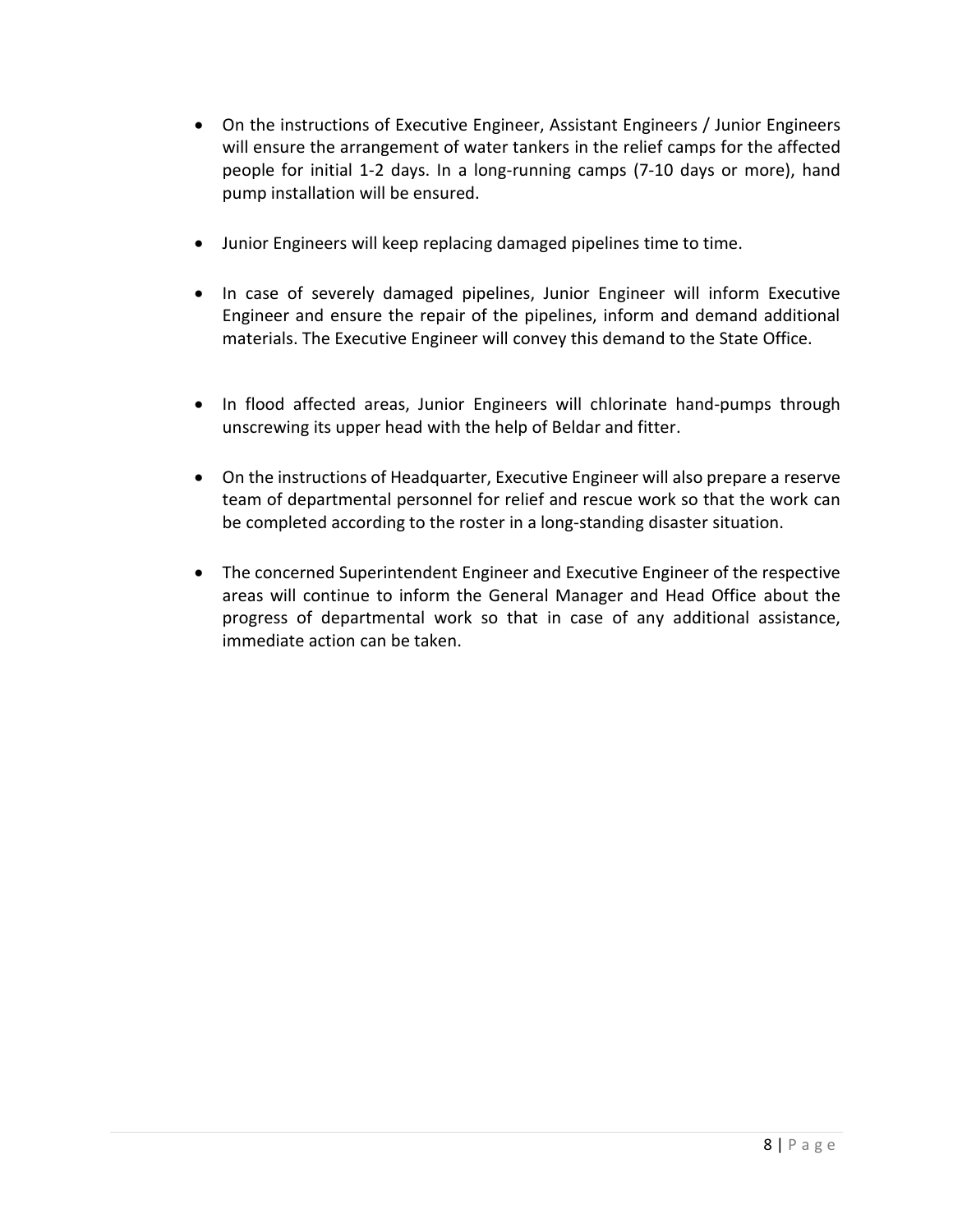# **7. Process of activities to be undertaken after disaster**

 Accounts, various administrative functions, and their processes after disaster will be as follows:

#### **7.1 Administrative work**

- After the disaster, Junior Engineers will ensure the chlorination of all the hand pumps by opening it each week with the help of Beldar.
- Under the guidance of Superintendent Engineer, Junior Engineers will conduct quality check of water in the departmental lab and ensure the purification on the basis of the recommendations received.
- Under the guidance of Superintending Engineer, Junior Engineer will take back all the hand pumps after uninstalling it and remove the temporary pipelines from the camps by October.

#### **7.2 Discussions on the Implementation of activities**

- The concerned Junior Engineer and Assistant Engineer will assess the damage in the entire disaster affected area and prepare its report along with details of expenditure on its re-establishment. In the report, the photographs of the damage will be included and after verification by the concerned Regional Patwari and Sub-District Magistrate, two copies of the report will be l handed over to District Magistrate by Executive Engineer. In addition, a copy will also be sent to the headquarter.
- After approval of demand and fund allotment, immediate repairing of damaged projects/ structures / pipelines will be ensured under the departmental prescribed procedure and rules in the direction of Executive Engineer. Photography will also be undertaken during the progress of work.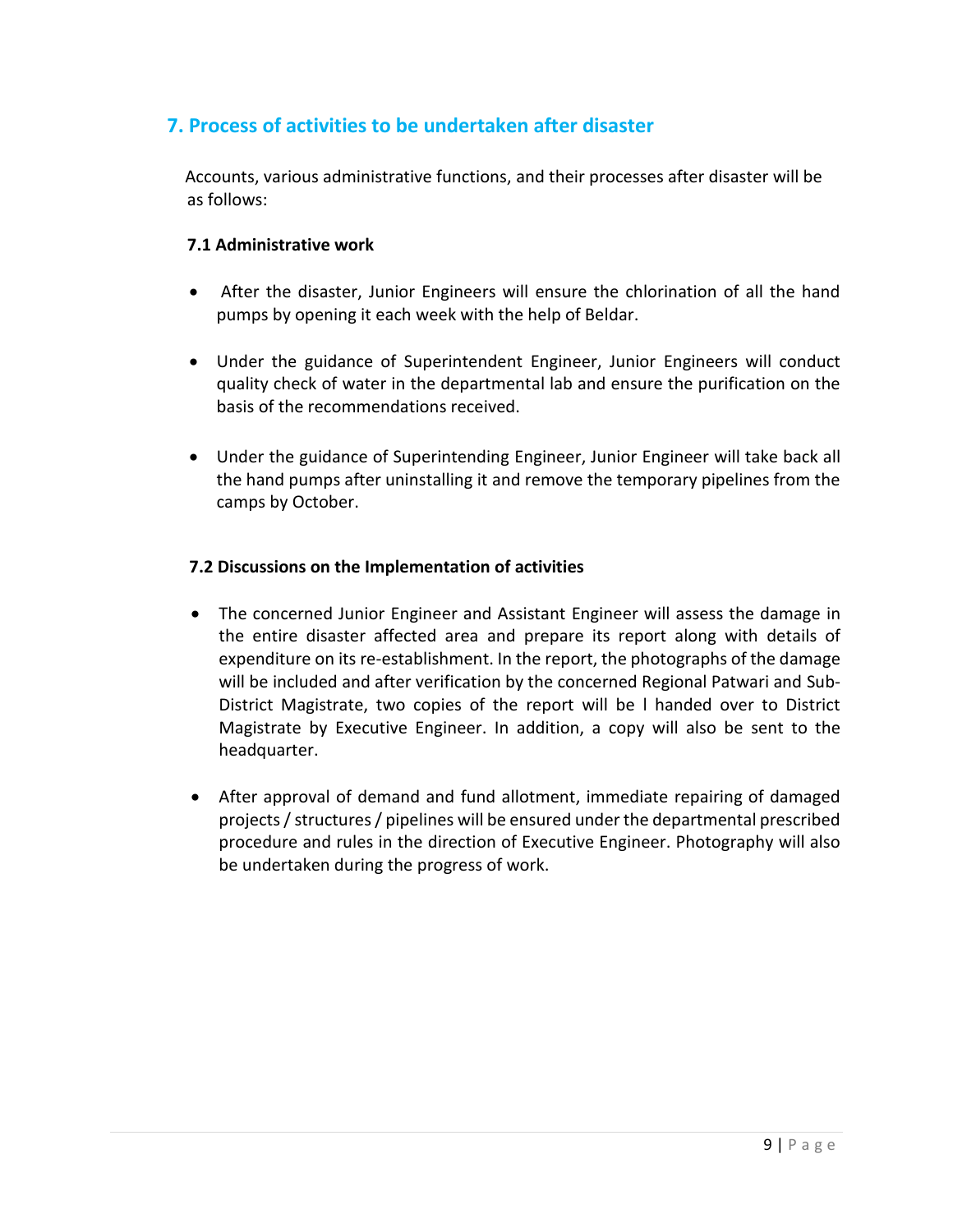# **8. Checklist**

# **Activities before disaster**

The given form will be filled by Departmental Nodal officer at state and district level and will submit to the State/District Emergency Operation Centre/district Magistrate and departmental Headquarter by 15th June.

| <b>Action Undertaken</b>                         | Yes/No | Comment |
|--------------------------------------------------|--------|---------|
| The Responsibility under the departmental        |        |         |
| disaster plan have already been decided          |        |         |
| Training of disaster management has been given   |        |         |
| to departmental personnel from headquarters to   |        |         |
| field level.                                     |        |         |
| The pre-preparation and mitigation plan has been |        |         |
| implemented within the department                |        |         |
| An adequate warning process has been             |        |         |
| developed in the context of water supply         |        |         |
| Additional pipes, connections, joins, hydrant,   |        |         |
| bleaching powder etc. are available              |        |         |
| There is an adequate arrangement for the safety  |        |         |
| of motor pumps.                                  |        |         |